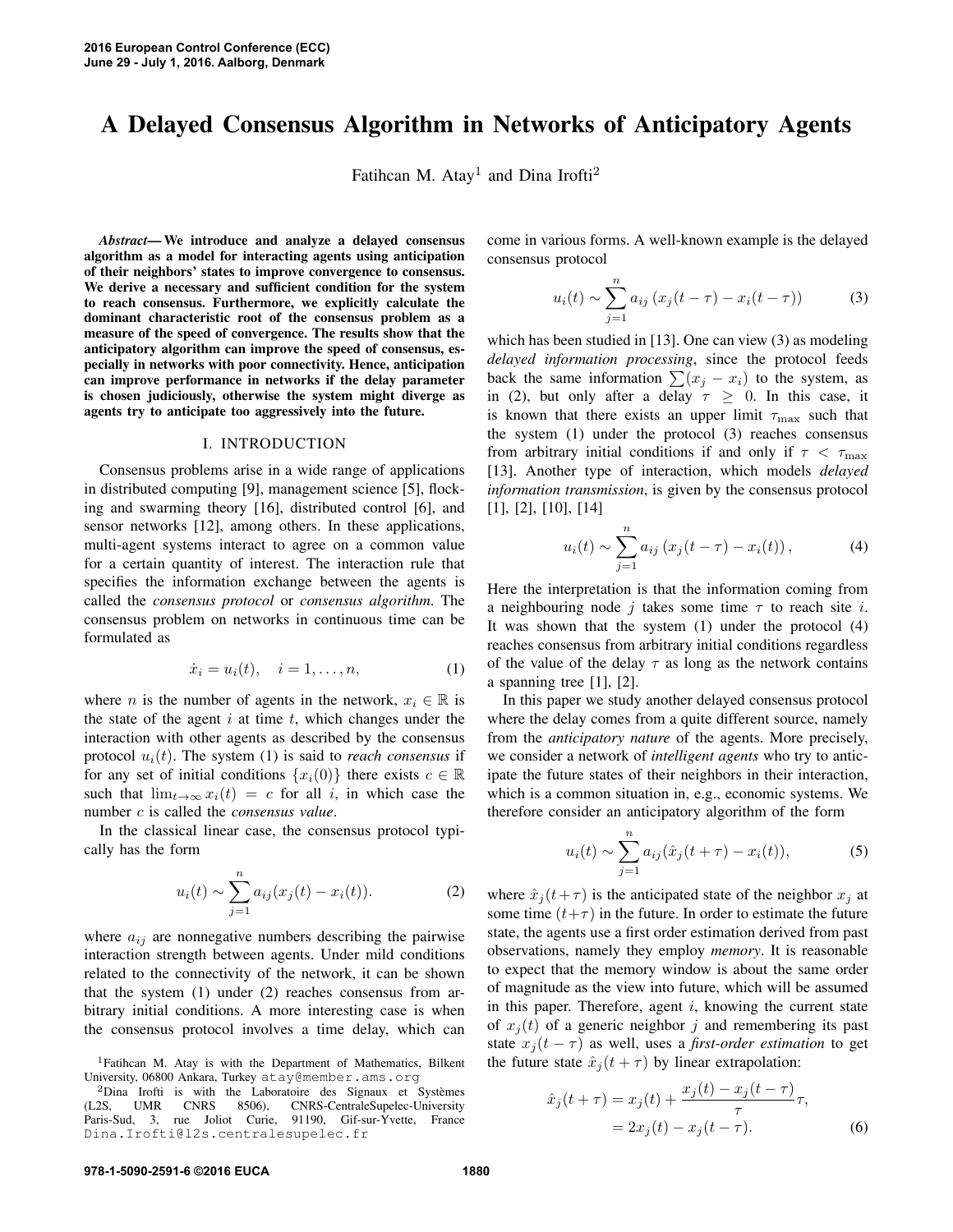

Fig. 1. Estimating the future state  $x_j(t+\tau)$  of an agent j from its present and past states.

The idea is graphically summarized in Figure 1. By comparison, the classical consensus algorithm (2) can be viewed as a *zero-order estimation* where an agent's expectation of the short-term future of its neighbors is represented simply by the present states,  $\hat{x}_i(t + \tau) = x_i(t)$ .

Substituting (6) into (5), we thus obtain the consensus algorithm

$$
u_i(t) \sim \sum_{j=1}^n a_{ij} (2x_j(t) - x_j(t - \tau) - x_i(t)), \qquad (7)
$$

which will be the focus of our study in this paper. In precise terms, we will study the convergence of the following consensus problem

$$
\dot{x}_i(t) = \frac{1}{d_i} \sum_{j=1}^n a_{ij} (2x_j(t) - x_j(t - \tau) - x_i(t)), \quad (8)
$$

where  $a_{ij} = a_{ji} \ \forall i, j$  and  $d_i = \sum_{j=1}^n a_{ij}$  is the (generalized) degree of node  $i$ . Dividing the summation by the degrees d<sup>i</sup> gives rise to a *normalized Laplace operator*, which is a natural choice in several applications and has some advantageous properties, as will be briefly reviewed in Section II. In particular, the normalization bounds the spectrum of Laplacian regardless of the network size, thus allowing comparison of networks of very different sizes.

We note that  $\tau$  in (8) is to be seen as a *design parameter*, rather than a delay imposed by system constraints as in (3) or (4). Nevertheless, (8) is still a delay-differential equation and its analysis is subject to the same difficulties one faces in studying infinite-dimensional systems on Banach spaces. The purpose of this paper is to investigate if and under what conditions the system (8) can reach consensus from arbitrary initial states, and furthermore, whether the introduction of a positive  $\tau$ , namely *anticipation*, really brings any advantages into the consensus dynamics.

The paper is organized as follows. In Section II we introduce the basic notation and review relevant background information from graph theory. Section III presents the main results by giving necessary and sufficient conditions: we show that (8) reaches consensus from arbitrary initial states if and only if  $\tau < 1$ . In Section IV we present a graphical depiction of the dominant roots for arbitrary eigenmodes of the system as a function of the delay value  $\tau$ , thereby deriving a universal picture applicable for any undirected graph. In Section V we give simulation results from various networks and show that a positive  $\tau$  can indeed improve speed of consensus, in some cases dramatically, especially in networks with poor connectivity. Hence, anticipation can improve performance in networks of interacting agents if the parameter  $\tau$  is chosen judiciously, otherwise the system can diverge as agents try to anticipate too aggressively into the future.

#### II. PRELIMINARIES

We briefly review some relevant notions and notations from graph theory. For details, the reader is referred to standard texts such as [3] or [7].

A graph  $G = (V, E)$  consists of a finite set V of vertices and a set of edges  $E \subset V \times V$  consisting of unordered pairs of vertices. Two vertices i and j are called *neighbors* if  $(i, j) \in E$ . We consider simple, non-trivial, and undirected graphs without self-loops or multiple edges. We denote by  $A = [a_{ij}]$  the (weighted) adjacency matrix of the graph, where  $a_{ij} = a_{ji} > 0$  if i and j are neighbors, and  $a_{ij} =$  $\sum_{j=1}^{n} a_{ij}$ , i.e., the sum of the elements of the  $i^{th}$  row of 0 otherwise. The degree  $d_i$  of node i is defined as  $d_i =$  $\overline{A}$ , and  $\overline{D} = \text{diag}(d_1, \ldots, d_n)$  denotes the diagonal degree matrix.

The normalized Laplacian matrix is defined as

$$
L = I_n - D^{-1}A,\tag{9}
$$

where *n* is the number of nodes in the network,  $I_n$  is the identity matrix of size  $n$ . The normalized Laplacian naturally arises in a class of important problems, in particular in random walks on networks, as  $D^{-1}A$  is the transition matrix for probability distributions arising from such walks [3]. The eigenvectors of L form a complete set that span  $\mathbb{R}^n$ , and the eigenvalues  $\lambda_i$  are real numbers and can be ordered as

$$
0 = \lambda_1 \leq \lambda_2 \leq \cdots \leq \lambda_n \leq 2.
$$

In particular, the upper and lower bounds imply that

$$
|1 - \lambda_k| \le 1, \quad k = 1, 2, \dots, n. \tag{10}
$$

The first eigenvalue  $\lambda_1$  is always zero and corresponds to the eigenvector  $(1, 1, \ldots, 1)^\top$ . The second eigenvalue  $\lambda_2$ , which is also called the *spectral gap*, is positive if and only if the graph is connected. In fact, the multiplicity the zero eigenvalue equals the number of connected components of the graph. In a connected graph,  $\lambda_2$  gives an indication of how difficult it is to disconnect the graph into two large pieces by removing a small number of edges, and is thus directly related to graph connectivity.

In matrix form, (8) becomes

$$
\dot{x}(t) = D^{-1}A(2x(t) - x(t - \tau)) - x(t), \qquad (11)
$$

with  $x = (x_1, x_2, \dots, x_n)^\top$ . Since L has a complete set of eigenvectors  $\{v_k\}$ , one can write  $x(t) = \sum_{k=1}^{n} u_k(t)v_k$  for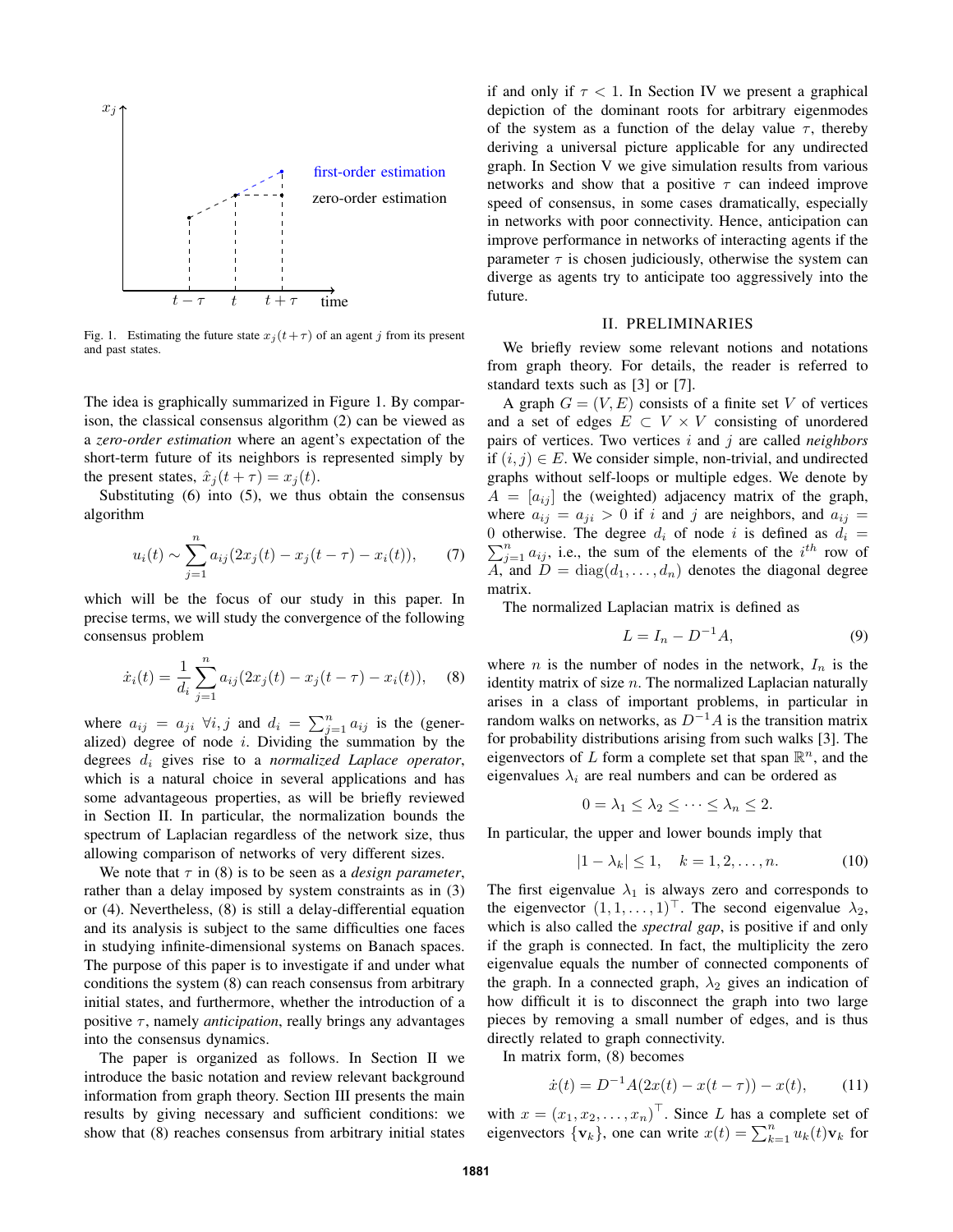some scalar coefficients  $u_k$ , which transforms (11) into a system of  $n$  decoupled scalar equations

$$
\dot{u}_k(t) = (1 - 2\lambda_k) u_k(t) - (1 - \lambda_k) u_k(t - \tau), \ k = 1, \dots, n.
$$
\n(12)

The characteristic equation corresponding to the eigenmode (12) is

$$
\psi_k(s) := s - 2(1 - \lambda_k) + 1 + (1 - \lambda_k)e^{-s\tau} = 0.
$$
 (13)

Consequently, the characteristic equation for the whole system (11) can be written as

$$
\Psi(s) := \prod_{k=1}^{n} \psi_k(s) = 0.
$$
 (14)

Note that  $s = 0$  is always a characteristic root for the first factor  $\psi_1(s) = s - 1 + e^{-s\tau}$  corresponding to the first eigenmode,  $\lambda_1 = 0$ . Thus, points on the synchronization subspace spanned by  $\mathbf{v}_1 = (1, 1, \dots, 1)^\top$  can be at best neutrally stable. If that is the case, and in addition  $\lim_{t\to\infty} u_k(t) = 0$ for all  $k \ge 2$ , then the system converges to a point on  $v_1$ , i.e. it reaches consensus, from arbitrary initial conditions. This clearly happens if and only if zero is a simple root of  $\Psi$  and all other roots of  $\Psi$  have negative real parts. Moreover, in this case the speed of convergence from general initial conditions depends on the slowest of these modes  $u_k$ ,  $k \geq 2$ . Hence, we factor (14) into directions along and transverse to the synchronization subspace  $\text{span}(\mathbf{v}_1)$  as  $\Psi(s) = \psi_1(s)\Psi(s)$ , where

$$
\widetilde{\Psi}(s) := \prod_{k=2}^{n} \psi_k(s),\tag{15}
$$

and use the transverse part to quantify the speed of convergence, which motivates the following definition.

*Definition 1:* The number  $s^* \in \mathbb{C}$  is called the dominant *transverse root of the consensus algorithm* (or *dominant root*, for short) if  $\widetilde{\Psi}(s^*) = 0$  and all roots s of  $\widetilde{\Psi}$  satisfy  $\text{Re}(s) \leq \widetilde{\Phi}(s^*)$  $Re(s^*)$ .

When  $\tau = 0$ , system (8) reduces to the classical consensus problem  $(1)$ – $(2)$ , and the characteristic equation  $(14)$  reduces to

$$
\Psi(s) = \prod_{k=1}^{n} (s + \lambda_k); \tag{16}
$$

so, the dominant root is given by the second smallest eigenvalue  $\lambda_2$  of the Laplacian. Therefore,  $\lambda_2$  and the algebraic connectivity of the graph play an important role for convergence speed (how fast the network reaches consensus), small values of  $\lambda_2$  implying a slow convergence. Note that  $\lambda_2$  can be arbitrarily small in connected networks, depending on the connection structure.

## III. CONVERGENCE OF THE CONSENSUS ALGORITHM

We begin by some observations on the roots of a certain complex function.

*Lemma 2:* The function

$$
\psi(s) = s - \beta \left( 1 - e^{-s} \right), \quad \beta \in \mathbb{R}, \tag{17}
$$

has a simple root at zero and all its other roots have negative real parts if and only if

$$
\beta < 1. \tag{18}
$$

*Proof:* Clearly  $\psi(0) = 0$ ; so zero is always a root of  $\psi$ . Moreover,  $\psi'(0) = 1 - \beta$  is nonzero if and only if  $\beta \neq 1$ , in which case zero is a simple root. We note that  $\psi(s)$  is a special case of the function

$$
\widetilde{\psi}(s) := s - a_1 - a_2 e^{-s}, \quad a_1, a_2 \in \mathbb{R}.
$$
 (19)

which has been studied in the classical paper of Hayes [8]. The properties for (19) is therefore well-known; here we recall the stability region depicted in Figure 2. In particular, for the parameter values on the semi-infinite line  $L =$  ${a_1, a_2 : -a_2 = a_1 < 1}$  in the figure,  $\psi$  has a simple root at zero and all its remaining roots have negative real parts. Since  $\psi$  is a special case of (19) with  $a_1 = -a_2 = \beta$ , condition (18) follows from considering the line  $L$  in Figure 2.

We can now state the main convergence result for the consensus problem (8) of anticipating agents.

*Theorem 3:* The system (8) defined on a connected undirected graph reaches consensus from arbitrary initial conditions if and only if

$$
\tau < 1. \tag{20}
$$

*Proof:* We will show that the characteristic equation (14) has a simple root at zero and all the remaining roots have negative real parts if and only if condition (20) holds. Consider first the roots of the first factor  $\psi_1(s) = s - 1 + e^{-s\tau}$ in (14). By a change of variable  $s' = s\tau$ , we can equivalently consider the roots of

$$
\widehat{\psi}_1(s') = s' - \tau + \tau e^{-s'}.
$$

Lemma 2 gives that  $\hat{\psi}_1$ , and therefore  $\psi_1$ , has a simple root at zero and all the other roots have negative real parts if and only if (20) holds. It then suffices to show that all roots of the remaining factors  $\psi_k$ ,  $k = 2, \dots, n$ , in (14) have negative real parts under condition (20). Now, the roots s of  $\psi_k$  satisfy

$$
s = a_k + b_k e^{-s\tau}, \tag{21}
$$

with

$$
a_k = 2(1 - \lambda_k) - 1 \tag{22}
$$

$$
b_k = -(1 - \lambda_k). \tag{23}
$$

For  $\tau = 0$ , (21) reduces to

$$
s = a_k + b_k = -\lambda_k < 0 \quad \text{for } k \ge 2,\tag{24}
$$

and the roots are on the open left complex plane. We next look for roots that may cross the imaginary axis as  $\tau$  is increased from zero. Letting  $s = i\omega, \omega \in \mathbb{R}$ , the imaginary part of (21) gives

 $\omega = -b_k \sin(\omega \tau).$ 

Therefore,

$$
|\omega| = |b_k \sin(\omega \tau)| \le |b_k \omega \tau|. \tag{25}
$$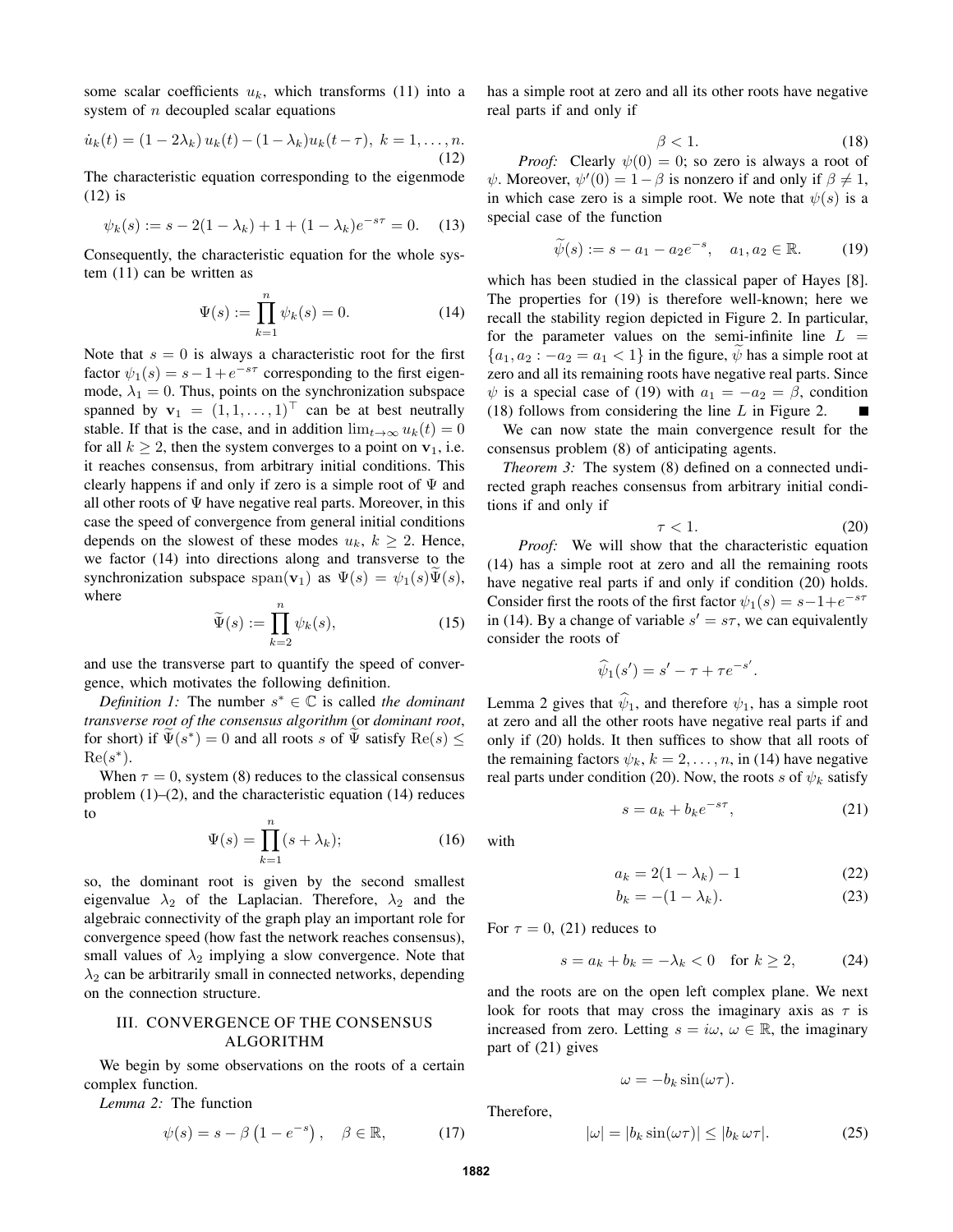

Fig. 2. Stability region of equation (19) in  $a_1-a_2$  parameter space.

Notice from (21) and (24) that  $\omega \neq 0$ . Hence, dividing (25) by  $|\omega|$ ,

$$
1 \leq |b_k \tau| = |\tau(1 - \lambda_k)| \leq \tau,
$$

where we have substituted for  $b$  from (23) and used (10). This shows that, as long as condition (20) holds, no roots can cross the imaginary axis, and so all roots of  $\psi_k$  for  $k = 2, \ldots, n$ have negative real parts. This completes the proof of the theorem.

#### IV. COMPUTATION OF DOMINANT ROOTS

The performance of the consensus algorithm depends on the transverse dominant root of the problem, as defined in Definition 1. We use Lambert  $W$  function to solve for the characteristic roots.

Recall that the Lambert W function is defined as the inverse function of the mapping  $f(z) = ze^z$  for  $z \in \mathbb{C}$  [4]; in other words,  $W(z)$  satisfies

$$
W(z)e^{W(z)} = z.\t\t(26)
$$

Since f is not one-to-one,  $W(z)$  is multi-valued. We let  $W_0$ denote the principal branch of the Lambert function.

*Proposition 4:* The root of the characteristic equation (13) having the largest real part is given by

$$
s = \frac{1}{\tau} W_0(\tau b_k e^{-a_k \tau}) + a_k,
$$
 (27)

where  $W_0$  is the principal branch of the Lambert W function and  $a_k$  and  $b_k$  are defined in (22)–(23). Consequently, the dominant transverse root of the consensus problem equals

$$
\max_{2 \le k \le n} \left\{ \frac{1}{\tau} W_0(\tau b_k e^{-a_k \tau}) + a_k \right\}.
$$
 (28)

*Proof:* As seen in the proof of Theorem 3, the roots of  $\psi_k$  satisfy equation (21), which can be re-written as

$$
s - a_k = b_k e^{-(s - a_k)\tau} e^{-a_k \tau}.
$$

A change of variables  $s' \rightarrow (s - a_k)\tau$  gives

$$
s' = \tau b_k e^{-a_k \tau} e^{-s'},
$$



Fig. 3. Map of the dominant characteristic root of eigenmodes corresponding to a generic Laplacian eigenvalue  $\lambda$  and delay value  $\tau$ . The colour represents the real part of the dominant root of a factor (13) of the characteristic equation. The region above the black line is when there is a root with positive real part. Note that, since zero is always an eigenvalue of the Laplacian in every network, the condition  $\tau < 1$  actually defines the region for reaching consensus, in accordance with Theorem 3.

from which, by the definition (26) of Lambert function, one immediately has  $s' = W(\tau b_k e^{-a_k \tau})$ . Going back to the original variable s shows that the roots of  $\psi_k$  are given by

$$
s = \frac{1}{\tau} W(\tau b_k e^{-a_k \tau}) + a_k,
$$

It follows by a recent result from [15] that the root with largest real part is given by the principal branch of the Lambert function, which establishes (27). Definition 1 then implies (28).

Using Proposition 4 and equation (27), we calculate the dominant root for any eigenmode (12) of system (8) corresponding to a generic Laplacian eigenvalue  $\lambda$ . This gives a universal map of the dominant roots of the consensus problem (8) for any graph topology and delay value, which is depicted in Figure 3.

In the color map of Figure 3, lighter colors correspond to more negative real parts for the roots. Hence one notes, from the change in color as one moves vertically upwards from the horizontal axis, that a positive value of  $\tau$  can indeed improve convergence speed for a given eigenmode. In the next section we will confirm this observation through actual simulation of several networks.

#### V. SIMULATION RESULTS

We illustrate and elaborate on the analytical results using numerical simulations in three example networks with various connection topologies. We compare the performance of the delayed anticipatory algorithm with the classical consensus algorithm. In all pairwise comparisons simulations are started from random initial conditions but identical ones for both algorithms.

Network 1: Circular network made up of 20 vertices, where each vertex has two neighbours, one on each side (see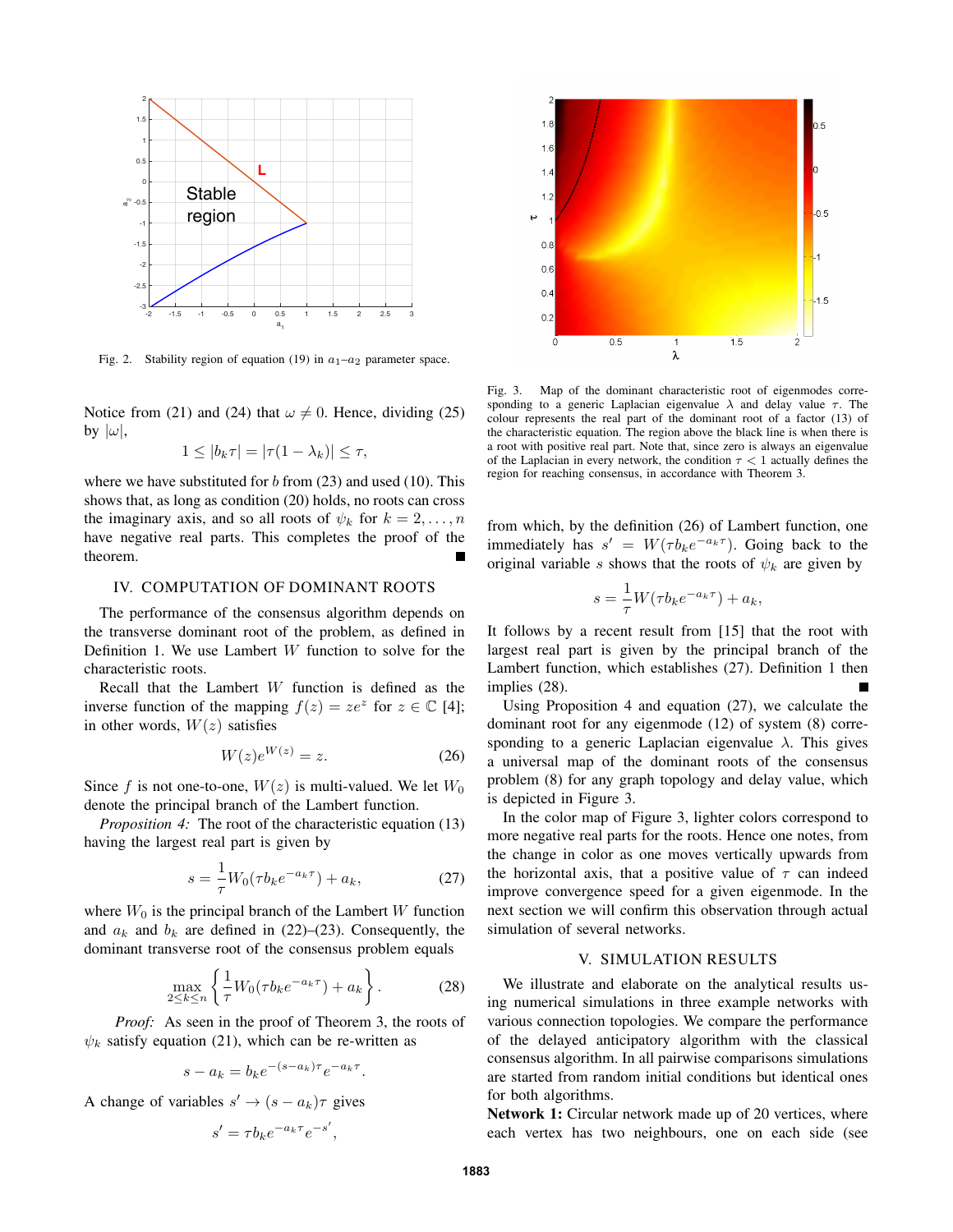

Fig. 4. Network 1 (left) and Network 2 (right) used in the simulations. Each one is a regular network of 20 vertices arranged on a circle, where each vertex has 2 or 4 neighbors, respectively.



Fig. 5. Time evolution of agents' states in (8) in the configuration of Network 1 starting from arbitrary initial conditions. In the top figure  $\tau = 0.9$ and the system converges towards consensus, whereas in the bottom figure  $\tau = 1.1$  and the system diverges.

Figure 4).

We first check the converge condition (20) of Theorem 3. Figure 5 shows the comparison between results obtained with  $\tau = 0.7$  and  $\tau = 2$ , respectively, for which the system converges or diverges, affirming condition (20). The convergence criterion depends only on  $\tau$  and is independent of the network structure, as long as the latter is connected.

We next take  $\tau = 0.7$  for Network 1 and compare it with the classical undelayed algorithm  $\tau = 0$ . Figure 6 shows that the speed of convergence to consensus is much faster under the anticipatory algorithm. This is confirmed from another point of view in Figure 7, which plots the standard deviation of the agents' states over time. The comparison makes it clear that the anticipatory algorithm performs much better. We note that the circular graph configuration has a small spectral gap  $\lambda_2$ , and therefore converges poorly under the classical undelayed consensus protocol. However, the same network exhibits a dramatic improvement in convergence under the anticipatory protocol with  $\tau = 0.7$ .

Network 2: Circular network made up of 20 vertices, where each vertex has four neighbours, two on each side (see Figure 4). This network is similar to the initial setup of used in [11], where the author demonstrated that convergence to consensus can be improved by random rewirings of the



Fig. 6. Time evolution of agents' states in Network 1 under the classical consensus protocol obtained with  $\tau = 0$  (top figure) and the anticipatory protocol obtained with  $\tau = 0.7$  (bottom figure), showing that the system reaches consensus much faster under the anticipatory algorithm.



Fig. 7. Time evolution of the standard deviation of agents' sates in Network 1, plotted for  $\tau = 0$  (dashed line) and  $\tau = 0.7$  (solid line), showing the superior performance of the anticipatory algorithm.

links en route to a small-world network configuration. Here, we will accomplish a similar improvement by using the anticipatory consensus algorithm instead of rewiring the network. Figure 8 shows the time evolution of the agents' states in Network 3 under the anticipatory algorithm with  $\tau = 0.5$ , and compares it with the classical consensus algorithm with  $\tau = 0$ . It is seen that the convergence speed is increased without the need to rewire the network.

Network 3: An Erdős-Rényi random undirected graph with 20 nodes. If the edges of Network 2 are randomly rewired, the consensus performance increases monotonically at each step of rewiring, as shown in [11]. After repeated random rewirings, the network approaches a random network, which should then have very good convergence properties. We therefore generate a random network with (approximately) the same number of edges as in Network 2, which is accomplished by taking  $p = 0.21$  as the probability of having an edge between a pair of vertices. Figures 9 and 10 show, once again, that consensus is reached faster under the anticipatory algorithm. We conclude that using an anticipatory algorithm